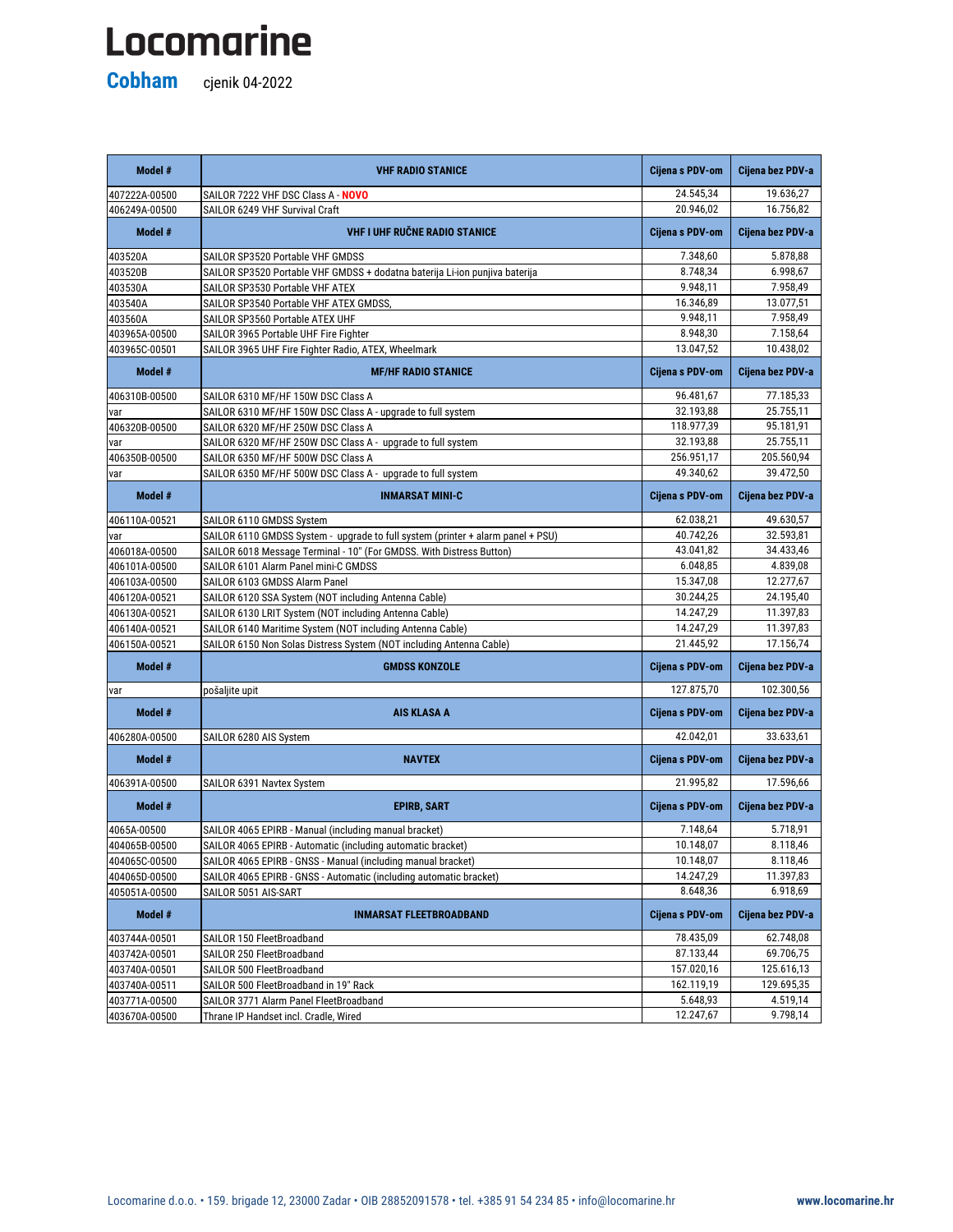## Locomarine

**Cobham** cjenik 04-2022

| 44.541,54<br>35.633,23<br>SAILOR Fleet One w/o IP Handset<br>403744A-00591<br>Model #<br>Cijena s PDV-om<br>Cijena bez PDV-a<br><b>IRIDIUM CERTUS</b><br>96.931,58<br>77.545,26<br>404330A-00500<br>SAILOR 4300 L-Band (Iridium Certus)<br>99.531,09<br>79.624,87<br>SAILOR 4300 L-Band in 19" rack (Iridium Certus)<br>404330A-00510<br>Model #<br>Cijena s PDV-om<br>Cijena bez PDV-a<br><b>VSAT/TV SUSTAVI do 1,5m</b><br>626.730,90<br>501.384,72<br>407590A-00500<br>SAILOR 1000 XTR Ku, 8W System<br>682.220,35<br>545.776,28<br>407590B-00500<br>SAILOR 1000 XTR Ku, 16W System<br>630.830,12<br>504.664,10<br>SAILOR 1000 XTR Ka 4.5W System (INM)<br>407590C-00540<br>685.819,67<br>548.655,74<br>407590D-00540<br>SAILOR 1000 XTR Ka 9.0W System (INM)<br>471.760,35<br>377.408,28<br>SAILOR 600 XTR Ka 4.5W (Inmarsat)<br>407560A-00540<br>523.550,51<br>418.840,41<br>407560D-00540<br>SAILOR 600 XTR Ka 9W (Inmarsat)<br>432.667,78<br>346.134,22<br>407060I-00540<br>SAILOR 60 GX-R2 4.5W System (INM)<br>483.558,11<br>386.846,49<br>407060J-00540<br>SAILOR 60 GX-R2 9.0W System (INM)<br>371.079,48<br>296.863,59<br>407060C-00500<br>SAILOR 600 VSAT Ku<br>381.877,43<br>305.501,94<br>407080A-00501<br>SAILOR 800 VSAT Ku<br>447.065,04<br>357.652,03<br>407080B-00500<br>SAILOR 800 VSAT Ku High Power<br>559.043,76<br>447.235,01<br>407090B-00501<br>SAILOR 900 VSAT Ku<br>632.429,82<br>505.943,85<br>407090E-00500<br>SAILOR 900 VSAT High Power<br>399.884,01<br>499.855,01<br>407090I-00500<br>SAILOR 900 VSAT Ku Optimised<br>SAILOR 900 VSAT Ku Optimised High Power<br>576.840,38<br>461.472,30<br>407090J-00500<br>499.855,01<br>399.884,01<br>40-300254<br>SAILOR 900 Ku in ST100 radome<br>499.855,01<br>399.884,01<br>40-300255<br>SAILOR 900 Ku in ST120 radome<br>473.230,07<br>40-300256<br>SAILOR 900 HP in ST100 radome<br>591.537,59<br>591.537,59<br>473.230,07<br>40-300257<br>SAILOR 900 HP in ST120 radome<br>389.575,97<br>311.660,77<br>407060B-00501<br>SAILOR 600 VSAT Ka<br>364.210,79<br>455.263,48<br>407060G-00500<br>SAILOR 600 VSAT Ka High Power<br>581.539,49<br>465.231,59<br>407090D-00501<br>SAILOR 900 VSAT Ka<br>407090H-00500<br>SAILOR 900 VSAT Ka High Power<br>591.837,53<br>473.470,02<br>428.068,65<br>342.454,92<br>407060D-00500<br>SAILOR 600 Viasat Ka<br>495.855,77<br>396.684,62<br>407090F-00500<br>SAILOR 900 Viasat Ka<br>40-300087<br>846.989,04<br>677.591,23<br>Sea Tel 4009-12 MK3, SINGLE-1, 50 IN, XPOL ONLY<br>892.680,36<br>714.144,29<br>40-300340<br>Sea Tel 5012-45, Low Ku 16W, QUAD, 66 IN<br>270.998,50<br>216.798,80<br>SEA TEL 100 TV, Maritime Satellite TV System<br>140113-601<br>338.785,62<br>271.028,49<br>140113-901<br>SEA TEL 100 TVHD, Maritime Satellite TV System<br>293.594,21<br>234.875,37<br>141000-601<br>SEA TEL 120 TV, Maritime Satellite TV System<br>239.704,45<br>191.763,56<br>40-300047<br>Sea Tel 120 TV, NO BDE<br>289.105,06<br>361.381,32<br>Sea Tel 120 TVHD<br>141000-901<br>Model #<br><b>SATELITSKI VSAT/TV SUSTAVI preko 1,5m</b><br>Cijena bez PDV-a<br><b>Cijena s PDV-om</b><br>997.960,35<br>798.368,28<br>40-300068<br>Sea Tel 6012-12, 12W Gilat, 76 IN.<br>1.073.945,91<br>859.156,73<br>40-300328<br>Sea Tel 6012-12, 12W Gilat, 81 IN.<br>1.110.438,98<br>888.351,18<br>40-300085<br>Sea Tel 6012-44, 25W EXT., QUAD, 76 IN<br>888.351,18<br>1.110.438,98<br>138872-610<br>Sea Tel 6012-44, 25W, 76 IN<br>1.280.306,70<br>1.024.245,36<br>138872-609<br>Sea Tel 6012-44, 50W, 81 IN<br>1.212.519,58<br>970.015,66<br>138872-606<br>Sea Tel 6012-44, 50W, QUAD, 76 IN<br>1.062.148,15<br>849.718,52<br>138872-601<br>Sea Tel 6012-44, 16W, QUAD, 76 IN<br>40-300355<br>1.088.343,18<br>870.674,54<br>Sea Tel 6012-45, LIN, 25W, QUAD, 76 IN.<br>1.034.453,42<br>827.562,73<br>40-300354<br>Sea Tel 6012-45, LIN, 16W, QUAD, 76 IN.<br>1.611.443,77<br>1.289.155,01<br>40-300334<br>Sea Tel 6012-45, LIN, 100W, 81 IN. AC<br>1.355.292,45<br>40-300326<br>Sea Tel, 6012-45 40W, 81" WHT, AC RDY<br>1.084.233,96<br>1.252.312,02<br>1.001.849,61<br>40-300294<br>Sea Tel 6012-45, LIN, 40W, QUAD, 81 IN.<br>1.615.043,08<br>40-300274<br>Sea Tel 6012-45, 100W, 81 IN<br>1.292.034,47<br>1.863.595,85<br>1.490.876,68<br>140100-604<br>Sea Tel 9711-44 IMA, 125W, QUAD, AC<br>1.502.164,53<br>1.201.731,63<br>40-300003<br>Sea Tel 9711-44 IMA, 25W EXT., 144in, AC<br>1.507.763,47<br>140100-607<br>1.206.210,78<br>Sea Tel 9711-44 IMA, 25W, QUAD, AC<br>1.985.772,63<br>1.588.618,11<br>40-300393<br>Sea Tel 9711-45, 200W Ku, 144 IN, INT AC | Model #          | <b>FLEET ONE</b>                            | Cijena s PDV-om | Cijena bez PDV-a |
|-------------------------------------------------------------------------------------------------------------------------------------------------------------------------------------------------------------------------------------------------------------------------------------------------------------------------------------------------------------------------------------------------------------------------------------------------------------------------------------------------------------------------------------------------------------------------------------------------------------------------------------------------------------------------------------------------------------------------------------------------------------------------------------------------------------------------------------------------------------------------------------------------------------------------------------------------------------------------------------------------------------------------------------------------------------------------------------------------------------------------------------------------------------------------------------------------------------------------------------------------------------------------------------------------------------------------------------------------------------------------------------------------------------------------------------------------------------------------------------------------------------------------------------------------------------------------------------------------------------------------------------------------------------------------------------------------------------------------------------------------------------------------------------------------------------------------------------------------------------------------------------------------------------------------------------------------------------------------------------------------------------------------------------------------------------------------------------------------------------------------------------------------------------------------------------------------------------------------------------------------------------------------------------------------------------------------------------------------------------------------------------------------------------------------------------------------------------------------------------------------------------------------------------------------------------------------------------------------------------------------------------------------------------------------------------------------------------------------------------------------------------------------------------------------------------------------------------------------------------------------------------------------------------------------------------------------------------------------------------------------------------------------------------------------------------------------------------------------------------------------------------------------------------------------------------------------------------------------------------------------------------------------------------------------------------------------------------------------------------------------------------------------------------------------------------------------------------------------------------------------------------------------------------------------------------------------------------------------------------------------------------------------------------------------------------------------------------------------------------------------------------------------------------------------------------------------------------------------------------------------------------------------------------------------------------------------------------------------------------------------------------------------------------------------------------------------------------------------------------------------------------------------------------------------------------------------------------------------------------------------------------------------------------------------------------------------------------------------------------------------------------------------------------------------------------------------------------------------------------------------------------------------------------------------------------------------------------|------------------|---------------------------------------------|-----------------|------------------|
|                                                                                                                                                                                                                                                                                                                                                                                                                                                                                                                                                                                                                                                                                                                                                                                                                                                                                                                                                                                                                                                                                                                                                                                                                                                                                                                                                                                                                                                                                                                                                                                                                                                                                                                                                                                                                                                                                                                                                                                                                                                                                                                                                                                                                                                                                                                                                                                                                                                                                                                                                                                                                                                                                                                                                                                                                                                                                                                                                                                                                                                                                                                                                                                                                                                                                                                                                                                                                                                                                                                                                                                                                                                                                                                                                                                                                                                                                                                                                                                                                                                                                                                                                                                                                                                                                                                                                                                                                                                                                                                                                                                     |                  |                                             |                 |                  |
|                                                                                                                                                                                                                                                                                                                                                                                                                                                                                                                                                                                                                                                                                                                                                                                                                                                                                                                                                                                                                                                                                                                                                                                                                                                                                                                                                                                                                                                                                                                                                                                                                                                                                                                                                                                                                                                                                                                                                                                                                                                                                                                                                                                                                                                                                                                                                                                                                                                                                                                                                                                                                                                                                                                                                                                                                                                                                                                                                                                                                                                                                                                                                                                                                                                                                                                                                                                                                                                                                                                                                                                                                                                                                                                                                                                                                                                                                                                                                                                                                                                                                                                                                                                                                                                                                                                                                                                                                                                                                                                                                                                     |                  |                                             |                 |                  |
|                                                                                                                                                                                                                                                                                                                                                                                                                                                                                                                                                                                                                                                                                                                                                                                                                                                                                                                                                                                                                                                                                                                                                                                                                                                                                                                                                                                                                                                                                                                                                                                                                                                                                                                                                                                                                                                                                                                                                                                                                                                                                                                                                                                                                                                                                                                                                                                                                                                                                                                                                                                                                                                                                                                                                                                                                                                                                                                                                                                                                                                                                                                                                                                                                                                                                                                                                                                                                                                                                                                                                                                                                                                                                                                                                                                                                                                                                                                                                                                                                                                                                                                                                                                                                                                                                                                                                                                                                                                                                                                                                                                     |                  |                                             |                 |                  |
|                                                                                                                                                                                                                                                                                                                                                                                                                                                                                                                                                                                                                                                                                                                                                                                                                                                                                                                                                                                                                                                                                                                                                                                                                                                                                                                                                                                                                                                                                                                                                                                                                                                                                                                                                                                                                                                                                                                                                                                                                                                                                                                                                                                                                                                                                                                                                                                                                                                                                                                                                                                                                                                                                                                                                                                                                                                                                                                                                                                                                                                                                                                                                                                                                                                                                                                                                                                                                                                                                                                                                                                                                                                                                                                                                                                                                                                                                                                                                                                                                                                                                                                                                                                                                                                                                                                                                                                                                                                                                                                                                                                     |                  |                                             |                 |                  |
|                                                                                                                                                                                                                                                                                                                                                                                                                                                                                                                                                                                                                                                                                                                                                                                                                                                                                                                                                                                                                                                                                                                                                                                                                                                                                                                                                                                                                                                                                                                                                                                                                                                                                                                                                                                                                                                                                                                                                                                                                                                                                                                                                                                                                                                                                                                                                                                                                                                                                                                                                                                                                                                                                                                                                                                                                                                                                                                                                                                                                                                                                                                                                                                                                                                                                                                                                                                                                                                                                                                                                                                                                                                                                                                                                                                                                                                                                                                                                                                                                                                                                                                                                                                                                                                                                                                                                                                                                                                                                                                                                                                     |                  |                                             |                 |                  |
|                                                                                                                                                                                                                                                                                                                                                                                                                                                                                                                                                                                                                                                                                                                                                                                                                                                                                                                                                                                                                                                                                                                                                                                                                                                                                                                                                                                                                                                                                                                                                                                                                                                                                                                                                                                                                                                                                                                                                                                                                                                                                                                                                                                                                                                                                                                                                                                                                                                                                                                                                                                                                                                                                                                                                                                                                                                                                                                                                                                                                                                                                                                                                                                                                                                                                                                                                                                                                                                                                                                                                                                                                                                                                                                                                                                                                                                                                                                                                                                                                                                                                                                                                                                                                                                                                                                                                                                                                                                                                                                                                                                     |                  |                                             |                 |                  |
|                                                                                                                                                                                                                                                                                                                                                                                                                                                                                                                                                                                                                                                                                                                                                                                                                                                                                                                                                                                                                                                                                                                                                                                                                                                                                                                                                                                                                                                                                                                                                                                                                                                                                                                                                                                                                                                                                                                                                                                                                                                                                                                                                                                                                                                                                                                                                                                                                                                                                                                                                                                                                                                                                                                                                                                                                                                                                                                                                                                                                                                                                                                                                                                                                                                                                                                                                                                                                                                                                                                                                                                                                                                                                                                                                                                                                                                                                                                                                                                                                                                                                                                                                                                                                                                                                                                                                                                                                                                                                                                                                                                     |                  |                                             |                 |                  |
|                                                                                                                                                                                                                                                                                                                                                                                                                                                                                                                                                                                                                                                                                                                                                                                                                                                                                                                                                                                                                                                                                                                                                                                                                                                                                                                                                                                                                                                                                                                                                                                                                                                                                                                                                                                                                                                                                                                                                                                                                                                                                                                                                                                                                                                                                                                                                                                                                                                                                                                                                                                                                                                                                                                                                                                                                                                                                                                                                                                                                                                                                                                                                                                                                                                                                                                                                                                                                                                                                                                                                                                                                                                                                                                                                                                                                                                                                                                                                                                                                                                                                                                                                                                                                                                                                                                                                                                                                                                                                                                                                                                     |                  |                                             |                 |                  |
|                                                                                                                                                                                                                                                                                                                                                                                                                                                                                                                                                                                                                                                                                                                                                                                                                                                                                                                                                                                                                                                                                                                                                                                                                                                                                                                                                                                                                                                                                                                                                                                                                                                                                                                                                                                                                                                                                                                                                                                                                                                                                                                                                                                                                                                                                                                                                                                                                                                                                                                                                                                                                                                                                                                                                                                                                                                                                                                                                                                                                                                                                                                                                                                                                                                                                                                                                                                                                                                                                                                                                                                                                                                                                                                                                                                                                                                                                                                                                                                                                                                                                                                                                                                                                                                                                                                                                                                                                                                                                                                                                                                     |                  |                                             |                 |                  |
|                                                                                                                                                                                                                                                                                                                                                                                                                                                                                                                                                                                                                                                                                                                                                                                                                                                                                                                                                                                                                                                                                                                                                                                                                                                                                                                                                                                                                                                                                                                                                                                                                                                                                                                                                                                                                                                                                                                                                                                                                                                                                                                                                                                                                                                                                                                                                                                                                                                                                                                                                                                                                                                                                                                                                                                                                                                                                                                                                                                                                                                                                                                                                                                                                                                                                                                                                                                                                                                                                                                                                                                                                                                                                                                                                                                                                                                                                                                                                                                                                                                                                                                                                                                                                                                                                                                                                                                                                                                                                                                                                                                     |                  |                                             |                 |                  |
|                                                                                                                                                                                                                                                                                                                                                                                                                                                                                                                                                                                                                                                                                                                                                                                                                                                                                                                                                                                                                                                                                                                                                                                                                                                                                                                                                                                                                                                                                                                                                                                                                                                                                                                                                                                                                                                                                                                                                                                                                                                                                                                                                                                                                                                                                                                                                                                                                                                                                                                                                                                                                                                                                                                                                                                                                                                                                                                                                                                                                                                                                                                                                                                                                                                                                                                                                                                                                                                                                                                                                                                                                                                                                                                                                                                                                                                                                                                                                                                                                                                                                                                                                                                                                                                                                                                                                                                                                                                                                                                                                                                     |                  |                                             |                 |                  |
|                                                                                                                                                                                                                                                                                                                                                                                                                                                                                                                                                                                                                                                                                                                                                                                                                                                                                                                                                                                                                                                                                                                                                                                                                                                                                                                                                                                                                                                                                                                                                                                                                                                                                                                                                                                                                                                                                                                                                                                                                                                                                                                                                                                                                                                                                                                                                                                                                                                                                                                                                                                                                                                                                                                                                                                                                                                                                                                                                                                                                                                                                                                                                                                                                                                                                                                                                                                                                                                                                                                                                                                                                                                                                                                                                                                                                                                                                                                                                                                                                                                                                                                                                                                                                                                                                                                                                                                                                                                                                                                                                                                     |                  |                                             |                 |                  |
|                                                                                                                                                                                                                                                                                                                                                                                                                                                                                                                                                                                                                                                                                                                                                                                                                                                                                                                                                                                                                                                                                                                                                                                                                                                                                                                                                                                                                                                                                                                                                                                                                                                                                                                                                                                                                                                                                                                                                                                                                                                                                                                                                                                                                                                                                                                                                                                                                                                                                                                                                                                                                                                                                                                                                                                                                                                                                                                                                                                                                                                                                                                                                                                                                                                                                                                                                                                                                                                                                                                                                                                                                                                                                                                                                                                                                                                                                                                                                                                                                                                                                                                                                                                                                                                                                                                                                                                                                                                                                                                                                                                     |                  |                                             |                 |                  |
|                                                                                                                                                                                                                                                                                                                                                                                                                                                                                                                                                                                                                                                                                                                                                                                                                                                                                                                                                                                                                                                                                                                                                                                                                                                                                                                                                                                                                                                                                                                                                                                                                                                                                                                                                                                                                                                                                                                                                                                                                                                                                                                                                                                                                                                                                                                                                                                                                                                                                                                                                                                                                                                                                                                                                                                                                                                                                                                                                                                                                                                                                                                                                                                                                                                                                                                                                                                                                                                                                                                                                                                                                                                                                                                                                                                                                                                                                                                                                                                                                                                                                                                                                                                                                                                                                                                                                                                                                                                                                                                                                                                     |                  |                                             |                 |                  |
|                                                                                                                                                                                                                                                                                                                                                                                                                                                                                                                                                                                                                                                                                                                                                                                                                                                                                                                                                                                                                                                                                                                                                                                                                                                                                                                                                                                                                                                                                                                                                                                                                                                                                                                                                                                                                                                                                                                                                                                                                                                                                                                                                                                                                                                                                                                                                                                                                                                                                                                                                                                                                                                                                                                                                                                                                                                                                                                                                                                                                                                                                                                                                                                                                                                                                                                                                                                                                                                                                                                                                                                                                                                                                                                                                                                                                                                                                                                                                                                                                                                                                                                                                                                                                                                                                                                                                                                                                                                                                                                                                                                     |                  |                                             |                 |                  |
|                                                                                                                                                                                                                                                                                                                                                                                                                                                                                                                                                                                                                                                                                                                                                                                                                                                                                                                                                                                                                                                                                                                                                                                                                                                                                                                                                                                                                                                                                                                                                                                                                                                                                                                                                                                                                                                                                                                                                                                                                                                                                                                                                                                                                                                                                                                                                                                                                                                                                                                                                                                                                                                                                                                                                                                                                                                                                                                                                                                                                                                                                                                                                                                                                                                                                                                                                                                                                                                                                                                                                                                                                                                                                                                                                                                                                                                                                                                                                                                                                                                                                                                                                                                                                                                                                                                                                                                                                                                                                                                                                                                     |                  |                                             |                 |                  |
|                                                                                                                                                                                                                                                                                                                                                                                                                                                                                                                                                                                                                                                                                                                                                                                                                                                                                                                                                                                                                                                                                                                                                                                                                                                                                                                                                                                                                                                                                                                                                                                                                                                                                                                                                                                                                                                                                                                                                                                                                                                                                                                                                                                                                                                                                                                                                                                                                                                                                                                                                                                                                                                                                                                                                                                                                                                                                                                                                                                                                                                                                                                                                                                                                                                                                                                                                                                                                                                                                                                                                                                                                                                                                                                                                                                                                                                                                                                                                                                                                                                                                                                                                                                                                                                                                                                                                                                                                                                                                                                                                                                     |                  |                                             |                 |                  |
|                                                                                                                                                                                                                                                                                                                                                                                                                                                                                                                                                                                                                                                                                                                                                                                                                                                                                                                                                                                                                                                                                                                                                                                                                                                                                                                                                                                                                                                                                                                                                                                                                                                                                                                                                                                                                                                                                                                                                                                                                                                                                                                                                                                                                                                                                                                                                                                                                                                                                                                                                                                                                                                                                                                                                                                                                                                                                                                                                                                                                                                                                                                                                                                                                                                                                                                                                                                                                                                                                                                                                                                                                                                                                                                                                                                                                                                                                                                                                                                                                                                                                                                                                                                                                                                                                                                                                                                                                                                                                                                                                                                     |                  |                                             |                 |                  |
|                                                                                                                                                                                                                                                                                                                                                                                                                                                                                                                                                                                                                                                                                                                                                                                                                                                                                                                                                                                                                                                                                                                                                                                                                                                                                                                                                                                                                                                                                                                                                                                                                                                                                                                                                                                                                                                                                                                                                                                                                                                                                                                                                                                                                                                                                                                                                                                                                                                                                                                                                                                                                                                                                                                                                                                                                                                                                                                                                                                                                                                                                                                                                                                                                                                                                                                                                                                                                                                                                                                                                                                                                                                                                                                                                                                                                                                                                                                                                                                                                                                                                                                                                                                                                                                                                                                                                                                                                                                                                                                                                                                     |                  |                                             |                 |                  |
|                                                                                                                                                                                                                                                                                                                                                                                                                                                                                                                                                                                                                                                                                                                                                                                                                                                                                                                                                                                                                                                                                                                                                                                                                                                                                                                                                                                                                                                                                                                                                                                                                                                                                                                                                                                                                                                                                                                                                                                                                                                                                                                                                                                                                                                                                                                                                                                                                                                                                                                                                                                                                                                                                                                                                                                                                                                                                                                                                                                                                                                                                                                                                                                                                                                                                                                                                                                                                                                                                                                                                                                                                                                                                                                                                                                                                                                                                                                                                                                                                                                                                                                                                                                                                                                                                                                                                                                                                                                                                                                                                                                     |                  |                                             |                 |                  |
|                                                                                                                                                                                                                                                                                                                                                                                                                                                                                                                                                                                                                                                                                                                                                                                                                                                                                                                                                                                                                                                                                                                                                                                                                                                                                                                                                                                                                                                                                                                                                                                                                                                                                                                                                                                                                                                                                                                                                                                                                                                                                                                                                                                                                                                                                                                                                                                                                                                                                                                                                                                                                                                                                                                                                                                                                                                                                                                                                                                                                                                                                                                                                                                                                                                                                                                                                                                                                                                                                                                                                                                                                                                                                                                                                                                                                                                                                                                                                                                                                                                                                                                                                                                                                                                                                                                                                                                                                                                                                                                                                                                     |                  |                                             |                 |                  |
|                                                                                                                                                                                                                                                                                                                                                                                                                                                                                                                                                                                                                                                                                                                                                                                                                                                                                                                                                                                                                                                                                                                                                                                                                                                                                                                                                                                                                                                                                                                                                                                                                                                                                                                                                                                                                                                                                                                                                                                                                                                                                                                                                                                                                                                                                                                                                                                                                                                                                                                                                                                                                                                                                                                                                                                                                                                                                                                                                                                                                                                                                                                                                                                                                                                                                                                                                                                                                                                                                                                                                                                                                                                                                                                                                                                                                                                                                                                                                                                                                                                                                                                                                                                                                                                                                                                                                                                                                                                                                                                                                                                     |                  |                                             |                 |                  |
|                                                                                                                                                                                                                                                                                                                                                                                                                                                                                                                                                                                                                                                                                                                                                                                                                                                                                                                                                                                                                                                                                                                                                                                                                                                                                                                                                                                                                                                                                                                                                                                                                                                                                                                                                                                                                                                                                                                                                                                                                                                                                                                                                                                                                                                                                                                                                                                                                                                                                                                                                                                                                                                                                                                                                                                                                                                                                                                                                                                                                                                                                                                                                                                                                                                                                                                                                                                                                                                                                                                                                                                                                                                                                                                                                                                                                                                                                                                                                                                                                                                                                                                                                                                                                                                                                                                                                                                                                                                                                                                                                                                     |                  |                                             |                 |                  |
|                                                                                                                                                                                                                                                                                                                                                                                                                                                                                                                                                                                                                                                                                                                                                                                                                                                                                                                                                                                                                                                                                                                                                                                                                                                                                                                                                                                                                                                                                                                                                                                                                                                                                                                                                                                                                                                                                                                                                                                                                                                                                                                                                                                                                                                                                                                                                                                                                                                                                                                                                                                                                                                                                                                                                                                                                                                                                                                                                                                                                                                                                                                                                                                                                                                                                                                                                                                                                                                                                                                                                                                                                                                                                                                                                                                                                                                                                                                                                                                                                                                                                                                                                                                                                                                                                                                                                                                                                                                                                                                                                                                     |                  |                                             |                 |                  |
|                                                                                                                                                                                                                                                                                                                                                                                                                                                                                                                                                                                                                                                                                                                                                                                                                                                                                                                                                                                                                                                                                                                                                                                                                                                                                                                                                                                                                                                                                                                                                                                                                                                                                                                                                                                                                                                                                                                                                                                                                                                                                                                                                                                                                                                                                                                                                                                                                                                                                                                                                                                                                                                                                                                                                                                                                                                                                                                                                                                                                                                                                                                                                                                                                                                                                                                                                                                                                                                                                                                                                                                                                                                                                                                                                                                                                                                                                                                                                                                                                                                                                                                                                                                                                                                                                                                                                                                                                                                                                                                                                                                     |                  |                                             |                 |                  |
|                                                                                                                                                                                                                                                                                                                                                                                                                                                                                                                                                                                                                                                                                                                                                                                                                                                                                                                                                                                                                                                                                                                                                                                                                                                                                                                                                                                                                                                                                                                                                                                                                                                                                                                                                                                                                                                                                                                                                                                                                                                                                                                                                                                                                                                                                                                                                                                                                                                                                                                                                                                                                                                                                                                                                                                                                                                                                                                                                                                                                                                                                                                                                                                                                                                                                                                                                                                                                                                                                                                                                                                                                                                                                                                                                                                                                                                                                                                                                                                                                                                                                                                                                                                                                                                                                                                                                                                                                                                                                                                                                                                     |                  |                                             |                 |                  |
|                                                                                                                                                                                                                                                                                                                                                                                                                                                                                                                                                                                                                                                                                                                                                                                                                                                                                                                                                                                                                                                                                                                                                                                                                                                                                                                                                                                                                                                                                                                                                                                                                                                                                                                                                                                                                                                                                                                                                                                                                                                                                                                                                                                                                                                                                                                                                                                                                                                                                                                                                                                                                                                                                                                                                                                                                                                                                                                                                                                                                                                                                                                                                                                                                                                                                                                                                                                                                                                                                                                                                                                                                                                                                                                                                                                                                                                                                                                                                                                                                                                                                                                                                                                                                                                                                                                                                                                                                                                                                                                                                                                     |                  |                                             |                 |                  |
|                                                                                                                                                                                                                                                                                                                                                                                                                                                                                                                                                                                                                                                                                                                                                                                                                                                                                                                                                                                                                                                                                                                                                                                                                                                                                                                                                                                                                                                                                                                                                                                                                                                                                                                                                                                                                                                                                                                                                                                                                                                                                                                                                                                                                                                                                                                                                                                                                                                                                                                                                                                                                                                                                                                                                                                                                                                                                                                                                                                                                                                                                                                                                                                                                                                                                                                                                                                                                                                                                                                                                                                                                                                                                                                                                                                                                                                                                                                                                                                                                                                                                                                                                                                                                                                                                                                                                                                                                                                                                                                                                                                     |                  |                                             |                 |                  |
|                                                                                                                                                                                                                                                                                                                                                                                                                                                                                                                                                                                                                                                                                                                                                                                                                                                                                                                                                                                                                                                                                                                                                                                                                                                                                                                                                                                                                                                                                                                                                                                                                                                                                                                                                                                                                                                                                                                                                                                                                                                                                                                                                                                                                                                                                                                                                                                                                                                                                                                                                                                                                                                                                                                                                                                                                                                                                                                                                                                                                                                                                                                                                                                                                                                                                                                                                                                                                                                                                                                                                                                                                                                                                                                                                                                                                                                                                                                                                                                                                                                                                                                                                                                                                                                                                                                                                                                                                                                                                                                                                                                     |                  |                                             |                 |                  |
|                                                                                                                                                                                                                                                                                                                                                                                                                                                                                                                                                                                                                                                                                                                                                                                                                                                                                                                                                                                                                                                                                                                                                                                                                                                                                                                                                                                                                                                                                                                                                                                                                                                                                                                                                                                                                                                                                                                                                                                                                                                                                                                                                                                                                                                                                                                                                                                                                                                                                                                                                                                                                                                                                                                                                                                                                                                                                                                                                                                                                                                                                                                                                                                                                                                                                                                                                                                                                                                                                                                                                                                                                                                                                                                                                                                                                                                                                                                                                                                                                                                                                                                                                                                                                                                                                                                                                                                                                                                                                                                                                                                     |                  |                                             |                 |                  |
|                                                                                                                                                                                                                                                                                                                                                                                                                                                                                                                                                                                                                                                                                                                                                                                                                                                                                                                                                                                                                                                                                                                                                                                                                                                                                                                                                                                                                                                                                                                                                                                                                                                                                                                                                                                                                                                                                                                                                                                                                                                                                                                                                                                                                                                                                                                                                                                                                                                                                                                                                                                                                                                                                                                                                                                                                                                                                                                                                                                                                                                                                                                                                                                                                                                                                                                                                                                                                                                                                                                                                                                                                                                                                                                                                                                                                                                                                                                                                                                                                                                                                                                                                                                                                                                                                                                                                                                                                                                                                                                                                                                     |                  |                                             |                 |                  |
|                                                                                                                                                                                                                                                                                                                                                                                                                                                                                                                                                                                                                                                                                                                                                                                                                                                                                                                                                                                                                                                                                                                                                                                                                                                                                                                                                                                                                                                                                                                                                                                                                                                                                                                                                                                                                                                                                                                                                                                                                                                                                                                                                                                                                                                                                                                                                                                                                                                                                                                                                                                                                                                                                                                                                                                                                                                                                                                                                                                                                                                                                                                                                                                                                                                                                                                                                                                                                                                                                                                                                                                                                                                                                                                                                                                                                                                                                                                                                                                                                                                                                                                                                                                                                                                                                                                                                                                                                                                                                                                                                                                     |                  |                                             |                 |                  |
|                                                                                                                                                                                                                                                                                                                                                                                                                                                                                                                                                                                                                                                                                                                                                                                                                                                                                                                                                                                                                                                                                                                                                                                                                                                                                                                                                                                                                                                                                                                                                                                                                                                                                                                                                                                                                                                                                                                                                                                                                                                                                                                                                                                                                                                                                                                                                                                                                                                                                                                                                                                                                                                                                                                                                                                                                                                                                                                                                                                                                                                                                                                                                                                                                                                                                                                                                                                                                                                                                                                                                                                                                                                                                                                                                                                                                                                                                                                                                                                                                                                                                                                                                                                                                                                                                                                                                                                                                                                                                                                                                                                     |                  |                                             |                 |                  |
|                                                                                                                                                                                                                                                                                                                                                                                                                                                                                                                                                                                                                                                                                                                                                                                                                                                                                                                                                                                                                                                                                                                                                                                                                                                                                                                                                                                                                                                                                                                                                                                                                                                                                                                                                                                                                                                                                                                                                                                                                                                                                                                                                                                                                                                                                                                                                                                                                                                                                                                                                                                                                                                                                                                                                                                                                                                                                                                                                                                                                                                                                                                                                                                                                                                                                                                                                                                                                                                                                                                                                                                                                                                                                                                                                                                                                                                                                                                                                                                                                                                                                                                                                                                                                                                                                                                                                                                                                                                                                                                                                                                     |                  |                                             |                 |                  |
|                                                                                                                                                                                                                                                                                                                                                                                                                                                                                                                                                                                                                                                                                                                                                                                                                                                                                                                                                                                                                                                                                                                                                                                                                                                                                                                                                                                                                                                                                                                                                                                                                                                                                                                                                                                                                                                                                                                                                                                                                                                                                                                                                                                                                                                                                                                                                                                                                                                                                                                                                                                                                                                                                                                                                                                                                                                                                                                                                                                                                                                                                                                                                                                                                                                                                                                                                                                                                                                                                                                                                                                                                                                                                                                                                                                                                                                                                                                                                                                                                                                                                                                                                                                                                                                                                                                                                                                                                                                                                                                                                                                     |                  |                                             |                 |                  |
|                                                                                                                                                                                                                                                                                                                                                                                                                                                                                                                                                                                                                                                                                                                                                                                                                                                                                                                                                                                                                                                                                                                                                                                                                                                                                                                                                                                                                                                                                                                                                                                                                                                                                                                                                                                                                                                                                                                                                                                                                                                                                                                                                                                                                                                                                                                                                                                                                                                                                                                                                                                                                                                                                                                                                                                                                                                                                                                                                                                                                                                                                                                                                                                                                                                                                                                                                                                                                                                                                                                                                                                                                                                                                                                                                                                                                                                                                                                                                                                                                                                                                                                                                                                                                                                                                                                                                                                                                                                                                                                                                                                     |                  |                                             |                 |                  |
|                                                                                                                                                                                                                                                                                                                                                                                                                                                                                                                                                                                                                                                                                                                                                                                                                                                                                                                                                                                                                                                                                                                                                                                                                                                                                                                                                                                                                                                                                                                                                                                                                                                                                                                                                                                                                                                                                                                                                                                                                                                                                                                                                                                                                                                                                                                                                                                                                                                                                                                                                                                                                                                                                                                                                                                                                                                                                                                                                                                                                                                                                                                                                                                                                                                                                                                                                                                                                                                                                                                                                                                                                                                                                                                                                                                                                                                                                                                                                                                                                                                                                                                                                                                                                                                                                                                                                                                                                                                                                                                                                                                     |                  |                                             |                 |                  |
|                                                                                                                                                                                                                                                                                                                                                                                                                                                                                                                                                                                                                                                                                                                                                                                                                                                                                                                                                                                                                                                                                                                                                                                                                                                                                                                                                                                                                                                                                                                                                                                                                                                                                                                                                                                                                                                                                                                                                                                                                                                                                                                                                                                                                                                                                                                                                                                                                                                                                                                                                                                                                                                                                                                                                                                                                                                                                                                                                                                                                                                                                                                                                                                                                                                                                                                                                                                                                                                                                                                                                                                                                                                                                                                                                                                                                                                                                                                                                                                                                                                                                                                                                                                                                                                                                                                                                                                                                                                                                                                                                                                     |                  |                                             |                 |                  |
|                                                                                                                                                                                                                                                                                                                                                                                                                                                                                                                                                                                                                                                                                                                                                                                                                                                                                                                                                                                                                                                                                                                                                                                                                                                                                                                                                                                                                                                                                                                                                                                                                                                                                                                                                                                                                                                                                                                                                                                                                                                                                                                                                                                                                                                                                                                                                                                                                                                                                                                                                                                                                                                                                                                                                                                                                                                                                                                                                                                                                                                                                                                                                                                                                                                                                                                                                                                                                                                                                                                                                                                                                                                                                                                                                                                                                                                                                                                                                                                                                                                                                                                                                                                                                                                                                                                                                                                                                                                                                                                                                                                     |                  |                                             |                 |                  |
|                                                                                                                                                                                                                                                                                                                                                                                                                                                                                                                                                                                                                                                                                                                                                                                                                                                                                                                                                                                                                                                                                                                                                                                                                                                                                                                                                                                                                                                                                                                                                                                                                                                                                                                                                                                                                                                                                                                                                                                                                                                                                                                                                                                                                                                                                                                                                                                                                                                                                                                                                                                                                                                                                                                                                                                                                                                                                                                                                                                                                                                                                                                                                                                                                                                                                                                                                                                                                                                                                                                                                                                                                                                                                                                                                                                                                                                                                                                                                                                                                                                                                                                                                                                                                                                                                                                                                                                                                                                                                                                                                                                     |                  |                                             |                 |                  |
|                                                                                                                                                                                                                                                                                                                                                                                                                                                                                                                                                                                                                                                                                                                                                                                                                                                                                                                                                                                                                                                                                                                                                                                                                                                                                                                                                                                                                                                                                                                                                                                                                                                                                                                                                                                                                                                                                                                                                                                                                                                                                                                                                                                                                                                                                                                                                                                                                                                                                                                                                                                                                                                                                                                                                                                                                                                                                                                                                                                                                                                                                                                                                                                                                                                                                                                                                                                                                                                                                                                                                                                                                                                                                                                                                                                                                                                                                                                                                                                                                                                                                                                                                                                                                                                                                                                                                                                                                                                                                                                                                                                     |                  |                                             |                 |                  |
|                                                                                                                                                                                                                                                                                                                                                                                                                                                                                                                                                                                                                                                                                                                                                                                                                                                                                                                                                                                                                                                                                                                                                                                                                                                                                                                                                                                                                                                                                                                                                                                                                                                                                                                                                                                                                                                                                                                                                                                                                                                                                                                                                                                                                                                                                                                                                                                                                                                                                                                                                                                                                                                                                                                                                                                                                                                                                                                                                                                                                                                                                                                                                                                                                                                                                                                                                                                                                                                                                                                                                                                                                                                                                                                                                                                                                                                                                                                                                                                                                                                                                                                                                                                                                                                                                                                                                                                                                                                                                                                                                                                     |                  |                                             |                 |                  |
|                                                                                                                                                                                                                                                                                                                                                                                                                                                                                                                                                                                                                                                                                                                                                                                                                                                                                                                                                                                                                                                                                                                                                                                                                                                                                                                                                                                                                                                                                                                                                                                                                                                                                                                                                                                                                                                                                                                                                                                                                                                                                                                                                                                                                                                                                                                                                                                                                                                                                                                                                                                                                                                                                                                                                                                                                                                                                                                                                                                                                                                                                                                                                                                                                                                                                                                                                                                                                                                                                                                                                                                                                                                                                                                                                                                                                                                                                                                                                                                                                                                                                                                                                                                                                                                                                                                                                                                                                                                                                                                                                                                     |                  |                                             |                 |                  |
|                                                                                                                                                                                                                                                                                                                                                                                                                                                                                                                                                                                                                                                                                                                                                                                                                                                                                                                                                                                                                                                                                                                                                                                                                                                                                                                                                                                                                                                                                                                                                                                                                                                                                                                                                                                                                                                                                                                                                                                                                                                                                                                                                                                                                                                                                                                                                                                                                                                                                                                                                                                                                                                                                                                                                                                                                                                                                                                                                                                                                                                                                                                                                                                                                                                                                                                                                                                                                                                                                                                                                                                                                                                                                                                                                                                                                                                                                                                                                                                                                                                                                                                                                                                                                                                                                                                                                                                                                                                                                                                                                                                     |                  |                                             |                 |                  |
|                                                                                                                                                                                                                                                                                                                                                                                                                                                                                                                                                                                                                                                                                                                                                                                                                                                                                                                                                                                                                                                                                                                                                                                                                                                                                                                                                                                                                                                                                                                                                                                                                                                                                                                                                                                                                                                                                                                                                                                                                                                                                                                                                                                                                                                                                                                                                                                                                                                                                                                                                                                                                                                                                                                                                                                                                                                                                                                                                                                                                                                                                                                                                                                                                                                                                                                                                                                                                                                                                                                                                                                                                                                                                                                                                                                                                                                                                                                                                                                                                                                                                                                                                                                                                                                                                                                                                                                                                                                                                                                                                                                     |                  |                                             |                 |                  |
|                                                                                                                                                                                                                                                                                                                                                                                                                                                                                                                                                                                                                                                                                                                                                                                                                                                                                                                                                                                                                                                                                                                                                                                                                                                                                                                                                                                                                                                                                                                                                                                                                                                                                                                                                                                                                                                                                                                                                                                                                                                                                                                                                                                                                                                                                                                                                                                                                                                                                                                                                                                                                                                                                                                                                                                                                                                                                                                                                                                                                                                                                                                                                                                                                                                                                                                                                                                                                                                                                                                                                                                                                                                                                                                                                                                                                                                                                                                                                                                                                                                                                                                                                                                                                                                                                                                                                                                                                                                                                                                                                                                     |                  |                                             |                 |                  |
|                                                                                                                                                                                                                                                                                                                                                                                                                                                                                                                                                                                                                                                                                                                                                                                                                                                                                                                                                                                                                                                                                                                                                                                                                                                                                                                                                                                                                                                                                                                                                                                                                                                                                                                                                                                                                                                                                                                                                                                                                                                                                                                                                                                                                                                                                                                                                                                                                                                                                                                                                                                                                                                                                                                                                                                                                                                                                                                                                                                                                                                                                                                                                                                                                                                                                                                                                                                                                                                                                                                                                                                                                                                                                                                                                                                                                                                                                                                                                                                                                                                                                                                                                                                                                                                                                                                                                                                                                                                                                                                                                                                     |                  |                                             |                 |                  |
|                                                                                                                                                                                                                                                                                                                                                                                                                                                                                                                                                                                                                                                                                                                                                                                                                                                                                                                                                                                                                                                                                                                                                                                                                                                                                                                                                                                                                                                                                                                                                                                                                                                                                                                                                                                                                                                                                                                                                                                                                                                                                                                                                                                                                                                                                                                                                                                                                                                                                                                                                                                                                                                                                                                                                                                                                                                                                                                                                                                                                                                                                                                                                                                                                                                                                                                                                                                                                                                                                                                                                                                                                                                                                                                                                                                                                                                                                                                                                                                                                                                                                                                                                                                                                                                                                                                                                                                                                                                                                                                                                                                     |                  |                                             |                 |                  |
|                                                                                                                                                                                                                                                                                                                                                                                                                                                                                                                                                                                                                                                                                                                                                                                                                                                                                                                                                                                                                                                                                                                                                                                                                                                                                                                                                                                                                                                                                                                                                                                                                                                                                                                                                                                                                                                                                                                                                                                                                                                                                                                                                                                                                                                                                                                                                                                                                                                                                                                                                                                                                                                                                                                                                                                                                                                                                                                                                                                                                                                                                                                                                                                                                                                                                                                                                                                                                                                                                                                                                                                                                                                                                                                                                                                                                                                                                                                                                                                                                                                                                                                                                                                                                                                                                                                                                                                                                                                                                                                                                                                     |                  |                                             |                 |                  |
|                                                                                                                                                                                                                                                                                                                                                                                                                                                                                                                                                                                                                                                                                                                                                                                                                                                                                                                                                                                                                                                                                                                                                                                                                                                                                                                                                                                                                                                                                                                                                                                                                                                                                                                                                                                                                                                                                                                                                                                                                                                                                                                                                                                                                                                                                                                                                                                                                                                                                                                                                                                                                                                                                                                                                                                                                                                                                                                                                                                                                                                                                                                                                                                                                                                                                                                                                                                                                                                                                                                                                                                                                                                                                                                                                                                                                                                                                                                                                                                                                                                                                                                                                                                                                                                                                                                                                                                                                                                                                                                                                                                     |                  |                                             |                 |                  |
|                                                                                                                                                                                                                                                                                                                                                                                                                                                                                                                                                                                                                                                                                                                                                                                                                                                                                                                                                                                                                                                                                                                                                                                                                                                                                                                                                                                                                                                                                                                                                                                                                                                                                                                                                                                                                                                                                                                                                                                                                                                                                                                                                                                                                                                                                                                                                                                                                                                                                                                                                                                                                                                                                                                                                                                                                                                                                                                                                                                                                                                                                                                                                                                                                                                                                                                                                                                                                                                                                                                                                                                                                                                                                                                                                                                                                                                                                                                                                                                                                                                                                                                                                                                                                                                                                                                                                                                                                                                                                                                                                                                     |                  |                                             |                 |                  |
|                                                                                                                                                                                                                                                                                                                                                                                                                                                                                                                                                                                                                                                                                                                                                                                                                                                                                                                                                                                                                                                                                                                                                                                                                                                                                                                                                                                                                                                                                                                                                                                                                                                                                                                                                                                                                                                                                                                                                                                                                                                                                                                                                                                                                                                                                                                                                                                                                                                                                                                                                                                                                                                                                                                                                                                                                                                                                                                                                                                                                                                                                                                                                                                                                                                                                                                                                                                                                                                                                                                                                                                                                                                                                                                                                                                                                                                                                                                                                                                                                                                                                                                                                                                                                                                                                                                                                                                                                                                                                                                                                                                     |                  |                                             |                 |                  |
|                                                                                                                                                                                                                                                                                                                                                                                                                                                                                                                                                                                                                                                                                                                                                                                                                                                                                                                                                                                                                                                                                                                                                                                                                                                                                                                                                                                                                                                                                                                                                                                                                                                                                                                                                                                                                                                                                                                                                                                                                                                                                                                                                                                                                                                                                                                                                                                                                                                                                                                                                                                                                                                                                                                                                                                                                                                                                                                                                                                                                                                                                                                                                                                                                                                                                                                                                                                                                                                                                                                                                                                                                                                                                                                                                                                                                                                                                                                                                                                                                                                                                                                                                                                                                                                                                                                                                                                                                                                                                                                                                                                     |                  |                                             |                 |                  |
|                                                                                                                                                                                                                                                                                                                                                                                                                                                                                                                                                                                                                                                                                                                                                                                                                                                                                                                                                                                                                                                                                                                                                                                                                                                                                                                                                                                                                                                                                                                                                                                                                                                                                                                                                                                                                                                                                                                                                                                                                                                                                                                                                                                                                                                                                                                                                                                                                                                                                                                                                                                                                                                                                                                                                                                                                                                                                                                                                                                                                                                                                                                                                                                                                                                                                                                                                                                                                                                                                                                                                                                                                                                                                                                                                                                                                                                                                                                                                                                                                                                                                                                                                                                                                                                                                                                                                                                                                                                                                                                                                                                     | 40-320202-00002A | Sea Tel 9711-46, 200W C-band, 144IN, INT AC | 1.732.620,74    | 1.386.096,59     |

Locomarine d.o.o. • 159. brigade 12, 23000 Zadar • OIB 28852091578 • tel. +385 91 54 234 85 • info@locomarine.hr **www.locomarine.hr**